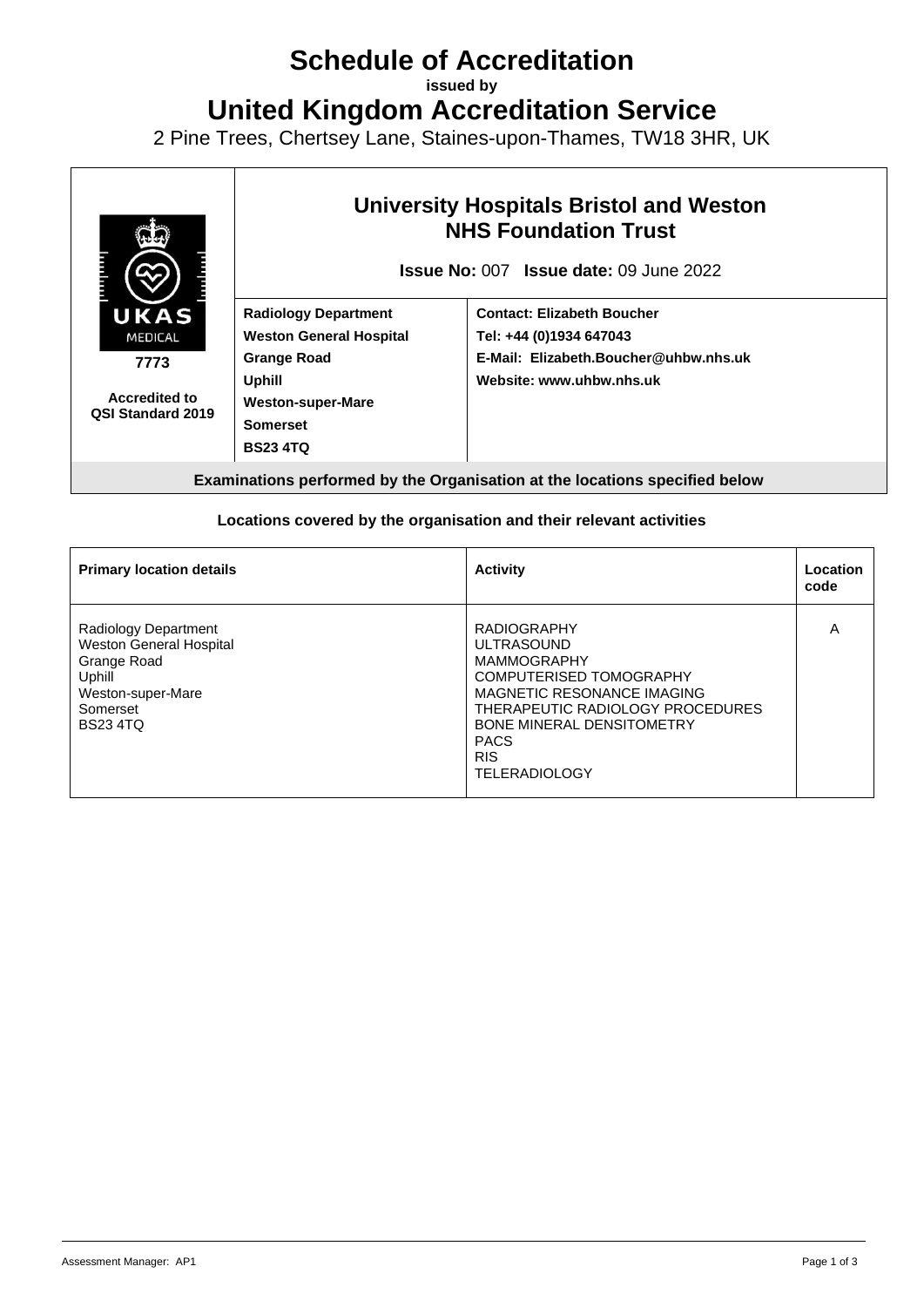

**Accredited to QSI Standard 2019**

## **Schedule of Accreditation**  issued by

**United Kingdom Accreditation Service**

2 Pine Trees, Chertsey Lane, Staines-upon-Thames, TW18 3HR, UK

## **University Hospitals Bristol and Weston NHS Foundation Trust**

**Issue No:** 007 **Issue date:** 09 June 2022

**Examinations/Procedures performed by the Organisation at the locations specified**

| Modality                   | Type of Examination/Procedure<br>Performed                                                                                                                                                                                                                  | Equipment/Techniques used                                                                 | Location<br>Code |
|----------------------------|-------------------------------------------------------------------------------------------------------------------------------------------------------------------------------------------------------------------------------------------------------------|-------------------------------------------------------------------------------------------|------------------|
| Radiography                | Direct digital Radiography<br>Paediatrics                                                                                                                                                                                                                   | Samsung XGEO<br><b>Philips Digital Diagnost</b>                                           | A                |
|                            | Dental Radiography                                                                                                                                                                                                                                          | Villa Rotograph EVO (MIS)                                                                 | A                |
|                            | Mobile Radiography                                                                                                                                                                                                                                          | Philips Mobile Digital Diagnost<br>wDR<br>GE Optima DR XR240                              | A                |
|                            | Fluoroscopy (Departmental)                                                                                                                                                                                                                                  | <b>Siemens Axiom Artis</b>                                                                | A                |
|                            | Fluoroscopy (Mobile)                                                                                                                                                                                                                                        | <b>Genoray Oscar Classic</b>                                                              | A                |
|                            | Radiography Reporting                                                                                                                                                                                                                                       | Philips BV Endura                                                                         |                  |
| <b>Ultrasound</b>          | <b>General Ultrasound</b><br><b>Interventional Ultrasound</b><br>Musculoskeletal Ultrasound<br>Vascular Ultrasound<br><b>Obstetric Ultrasound</b><br>Gynaecological Ultrasound<br><b>Breast Ultrasound</b><br>Paediatric Ultrasound<br>Ultrasound reporting | Philips EPIQ IQ5<br>Toshiba Aplio 400<br><b>GE Venue Go</b><br>GE VenueToshiba Aplio i800 | A                |
| <b>Mammography</b>         | Diagnostic mammography<br>Interventional procedures<br>Mammography reporting                                                                                                                                                                                | Hologic Selenia FFDM                                                                      | A                |
| Computerised<br>Tomography | <b>General CT</b><br>Interventional CT<br>Virtual Endoscopy<br>Paediatric CT<br>CT Angiography<br><b>CT Reporting</b>                                                                                                                                       | <b>Siemens Somaton Definition</b><br>Siemens Somaton Go All<br><b>Bracco Empower CTA</b>  | A                |

#### DETAIL OF ACCREDITATION